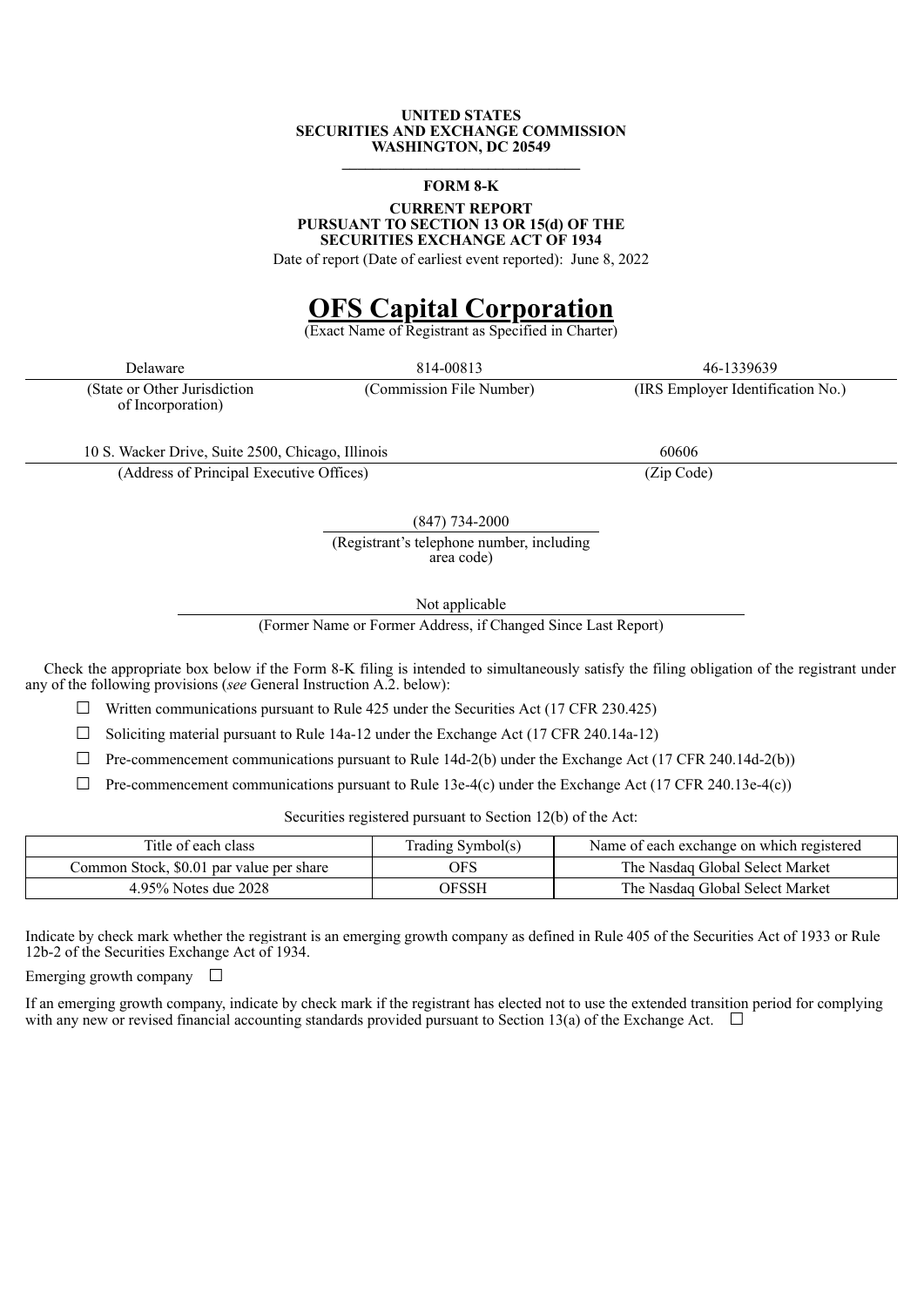## **Item 5.07. Submission of Matters to a Vote of Security Holders.**

On June 8, 2022, OFS Capital Corporation, a Delaware corporation (the "Company"), held its 2022 Annual Meeting of Stockholders (the "Annual Meeting"). There were present at the Annual Meeting in person or by proxy stockholders holding an aggregate of 10,156,278 shares of the Company's common stock, out of a total number of 13,425,429 shares of the Company's common stock issued and outstanding and entitled to vote at the Annual Meeting. The following matters were submitted at the Annual Meeting to the Company's stockholders for consideration:

- 1. The election of a Class I director who will serve for a term of three years, or until her successor is elected and qualified; and
- 2. The ratification of the selection by the Audit Committee of the Company's Board of Directors of KPMG LLP as the Company's independent registered public accounting firm for the fiscal year ending December 31, 2022.

Elaine E. Healy was elected to serve as a Class I Director until the 2025 annual meeting of stockholders, or until her successor is elected and qualified, and the appointment of KPMG LLP as the independent registered public accounting firm for the Company for the fiscal year ending December 31, 2022 was ratified.

The detailed final voting results of the shares voted with regard to each of these matters are as follows:

*1. Election of the Class I director:*

|                 | For       | Withheld | Broker<br><b>Non-Votes</b> |
|-----------------|-----------|----------|----------------------------|
| Elaine E. Healy | 6,736,464 | 142,738  | 3,277,076                  |

Continuing directors whose terms did not expire at the Annual Meeting were as follows: Romita Shetty and Bilal Rashid are currently serving as Class II directors, whose terms expire in 2023, and Ashwin Ranganathan and Jeffrey A. Cerny are currently serving as Class III directors, whose terms expire in 2024.

2. Ratification of the selection by the Audit Committee of the Company's Board of Directors of KPMG LLP to serve as the Company's *independent registered public accounting firm for the fiscal year ending December 31, 2022:*

| For       | Against | Abstain |
|-----------|---------|---------|
| 9,968,727 | 141,168 | 46,383  |

\* \* \* \* \*